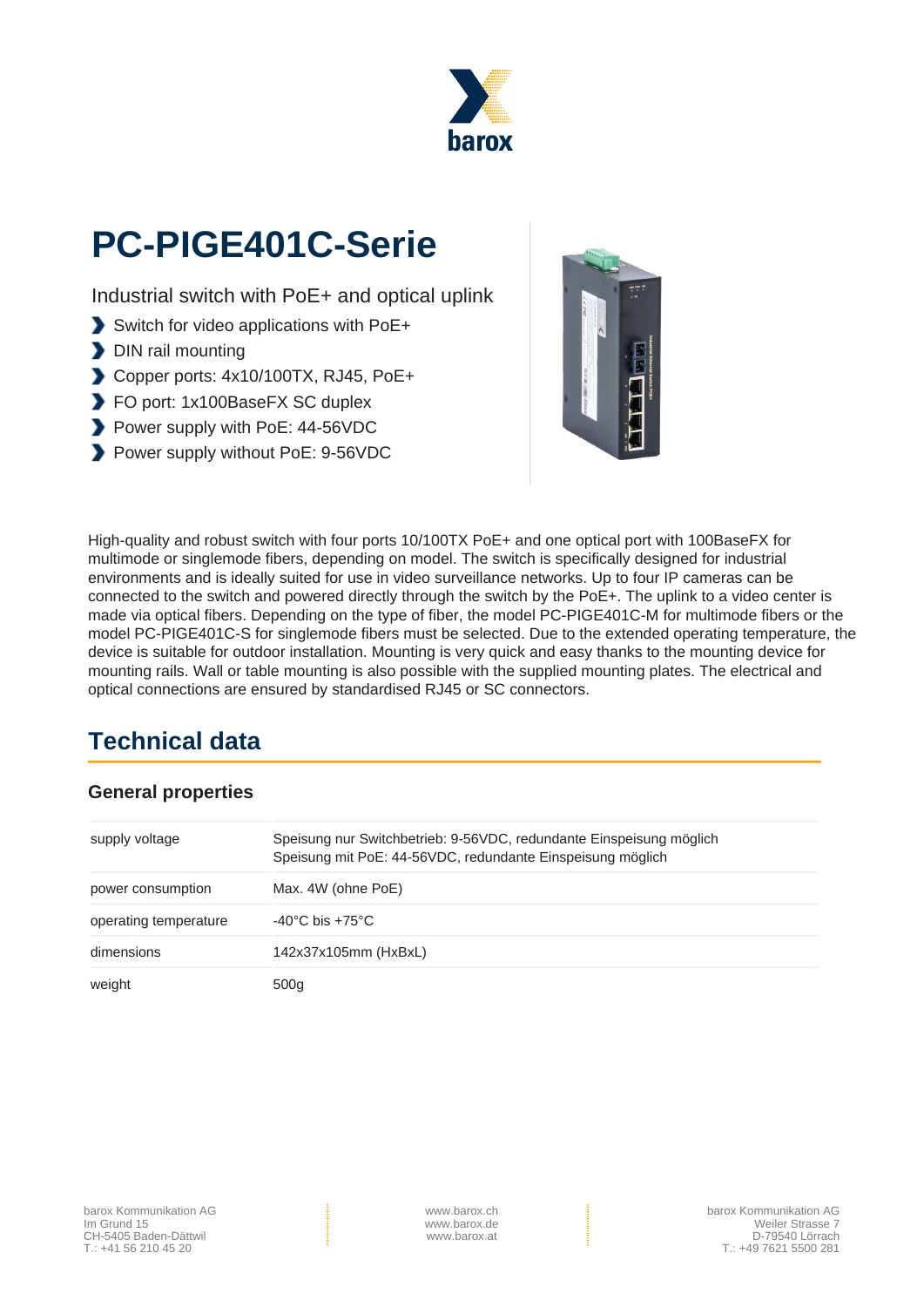

### **interfaces**

| copper ports        | 4 x 10/100TX with PoE+ 802.3af/at<br>Maximum PoE performance across all ports: 120W |
|---------------------|-------------------------------------------------------------------------------------|
| optical fibre ports | 1 x 100BaseFX, SC-Duplex                                                            |

### **network properties**

| backplane      | 1GBit/s                                                         |  |  |
|----------------|-----------------------------------------------------------------|--|--|
| MAC-table      | 1k                                                              |  |  |
| PoE Management |                                                                 |  |  |
| security       | FCC Class A, CE, UL                                             |  |  |
| standards      | 802.3, 10Base-T Ethernet                                        |  |  |
|                | 802.3u, 100BaseTX und 100BaseFX Fast Ethernet                   |  |  |
|                | 802.3x, Flow Control und Back Pressure                          |  |  |
|                | 802.3af Power over Ethernet                                     |  |  |
|                | 802.3at Power over Ethernet+                                    |  |  |
|                | EN55022/24, ITE Equipment                                       |  |  |
|                | EN50155, Electronic device for railway applications             |  |  |
|                | EN50121-3-2, railway application, electromagnetic compatibility |  |  |
|                | EN50121-4, railway application, electromagnetic compatibility   |  |  |
|                | EN55011, ISM (Industrial, Scientific and Medical Equipment)     |  |  |
|                | EN60950-1, security                                             |  |  |
|                | EN50155 / EN60068-2-6, vibration                                |  |  |
|                | EN50155 / EN60068-2-27, shock                                   |  |  |
|                | EN50155 / EN600-2-32 free fall                                  |  |  |